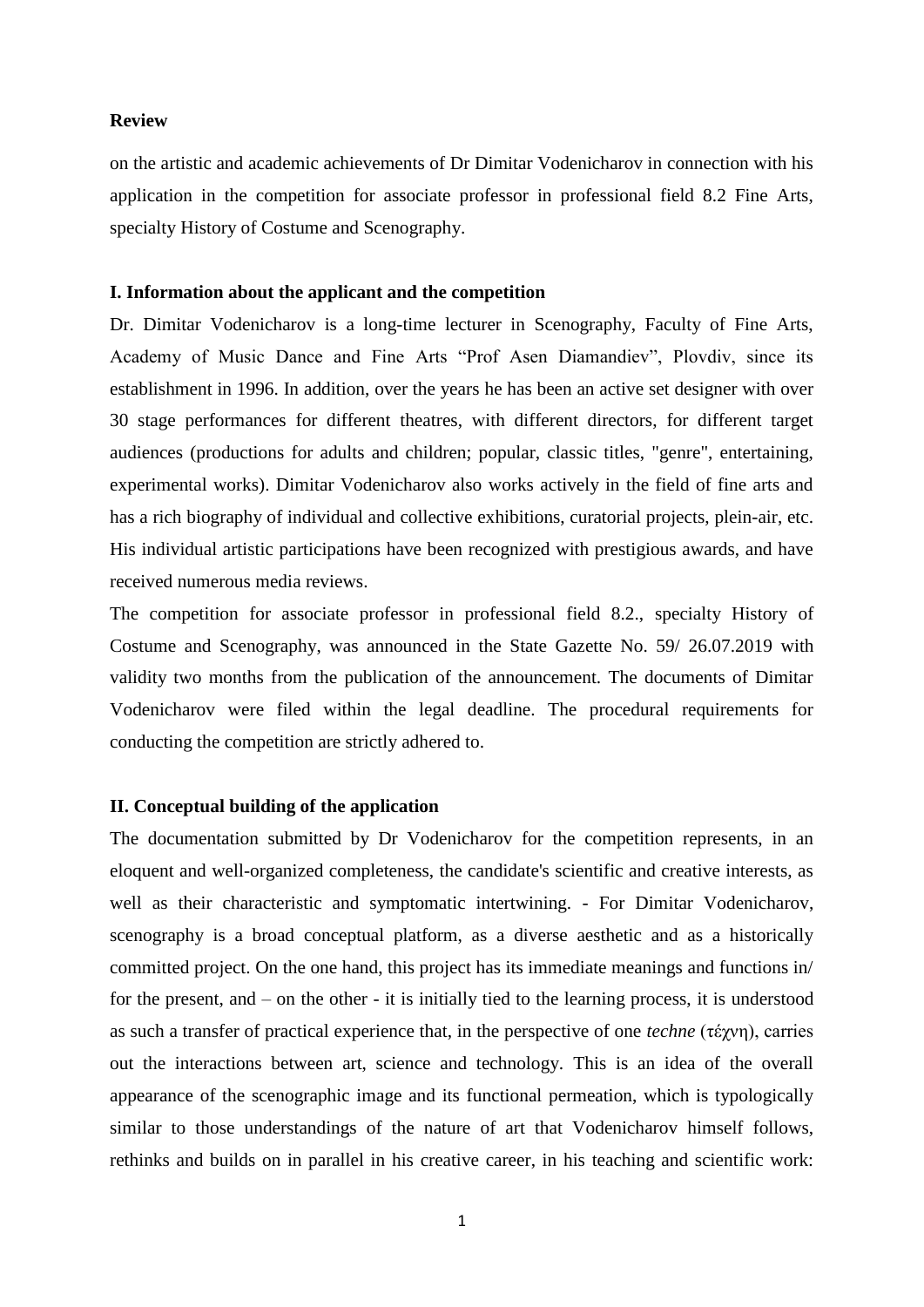creative Bauhaus workshops and their large-scale creative and social context. In this perspective, the scientometrically structured documentation is fully consistent not only the standardization requirements, but also with the applicant's artistic profile. In his work, the bridge between science, practice and pedagogical sharing of experience is the conceptual node and object of observation.

## **III. Description and evaluation of the application activities**

Within **criteria group A** there is a defended dissertation work on the topic: *Aesthetic and Technological Practices in Stage Lighting in the European Theatr*e (from the last quarter of the XIX to the second half of the XX century)". The dissertation of Dimitar Vodenicharov was successfully defended on October 25, 2018, and its contributions exceeded by far the minimum requirements. I had the opportunity, as a member of the defense jury, to express an opinion on this work. Here I will just mention that Vodenicharov's dissertation also exceeds its own original tasks, because in it the concrete problems and the historical development of stage lighting are presented in the plan of ideas for a complex work of art (Gesamtkunstwerk). That is, the lighting at the core of these ideas is not an element of the performance, but one of the possible projections of its complex wholeness, an expression of the synthetic transition between different types of textuality. Such presentation of the dissertation topic suggests interdisciplinary work and, in a sense, establishing intermedial perspectives – a serious challenge, which Dimitar Vodenicharov handled extremely well. The research starts with a problem that we are wrongfully used to think of as purely a technical matter. The candidate fully deploys this problem as the focus of different traditions, of different stage-visual practices and concepts, of aesthetic systems, to bring out the visions of the stage lighting to their significance as a signature of the modern era. In the end, the dissertation problem discusses the possibilities for emancipation of the stage art from its theatrical basis, and this is an important topic with numerous approaches to it.

Two theatrical productions are presented under **criteria group B**. Dr Vodenicharov the author of the set design and costumes for the play *Undress!* Based on Joe Orton's *What the Butler Saw* (in Plovdiv Drama Theatre, 2014), as well as the set design for the musical *The Schmuck* by P Radevski and L. Capon (Plovdiv Drama Theatre, 1996). I draw attention to the large time interval between the two performances (18 years), which is supplemented by additional differences that form a wide genre, style, technical and conceptual range. The early production, *The Schmuck,* focuses on its seemingly hermetically sealed and self-contained (as if fairy-tale) stage space, which, however, is able to abundantly metamorphize, to "pulsate" in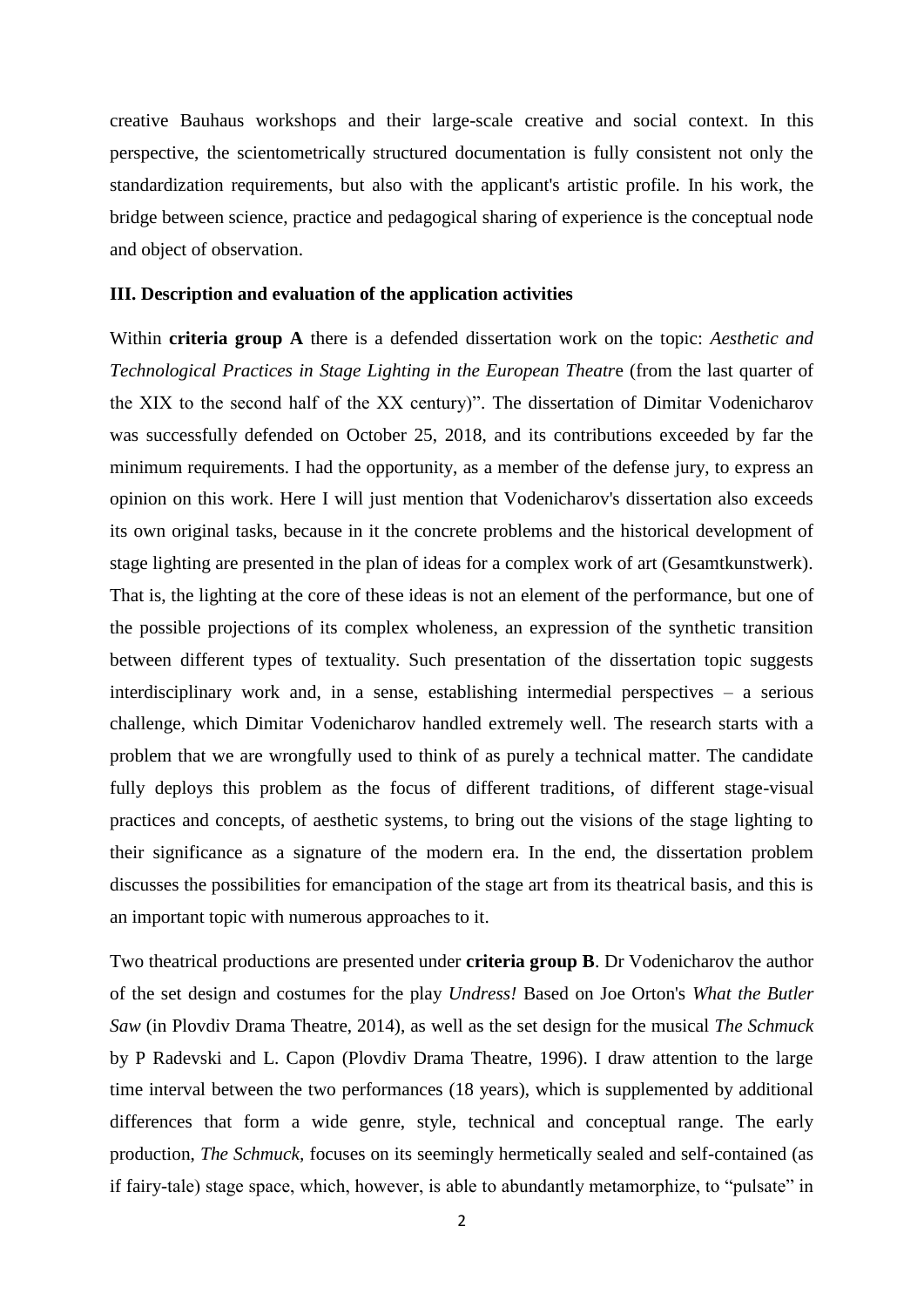its rotation on stage, to withdraw with the imperceptible by the naked eye movements, or resolutely "to sail", "to blur with the space" (p. 108 of the documentary section) and to return again. Thus the stage solutions set the pace of the performance, but also express its conceptual idea: to build a world resembling a ship-fortress for those who are too adult for a puppet theatre, and too young for an adult. The more recent performance, the comedy *Undress!*, is an exemplary of the opportunities offered to the set designer with minimal space stylization. As the visual illustrative material (p. 15-22) well demonstrates, the seemingly realistic dramaturgical basis with the dominant humour of the situation and the changing of clothes, is set in a plastic, rich of light segments space. Here, the play of frequent dramatic twists, the growth of a network of finding-outs and confusion, is in sync with the stage concept, which combines light focuses and interferences, opens lateral spaces to the main scene and imposes an active presence on the shadows and silhouette projections of the stage. All this contributes to the suggestion of a "fusion of the actor and spectator zone" (p. 109), as well as to the dynamic and ironic turning of a presumably sterile, ornament-free environment: the set of the psychiatric clinic.

The publication of a monograph based on the dissertation, three articles published in specialized editions and one artistic event: a watercolour exhibition at the Bulgarian Cultural Institute "Wittgenstein House", Vienna, are presented in the broad profile of **criteria group D**. The monograph is undoubtedly an extremely useful scientific work that can be used by specialists in various fields of the cultural history.

The watercolours of Dimitar Vodenicharov are curious enough in themselves. Here, in relation to their "scenographic" potential, I just want to mention their ability to create a homogeneous space. It is so homogeneous in its interior and atmospheric unity that if it could accept anything on its territory, it would carry unexpected transmissions and interpretations. Crucial to the project of this application are the three articles in this section (D 9). They indicate the connection between the dissertation thesis (the articles *Historical Analysis of Stage Lighting* and *Adolphe Appia, first performances of modern theatre*), and his practice as an artist (*Three scenographic solutions for "light" theatrical genre*). Of essential importance here is the consistently developed self-reflection, the correct inference of supports to an explicit poetics of the scenographic image. Moreover, one of the three examples in the article on scenographic solutions, sheds light on the musical *The Schmuck,* (the production brought out as a creative focus in the previous criteria group). The scenographic solutions of Dimitar Vodenicharov are presented clearly and consistently, with a prominent and deliberate